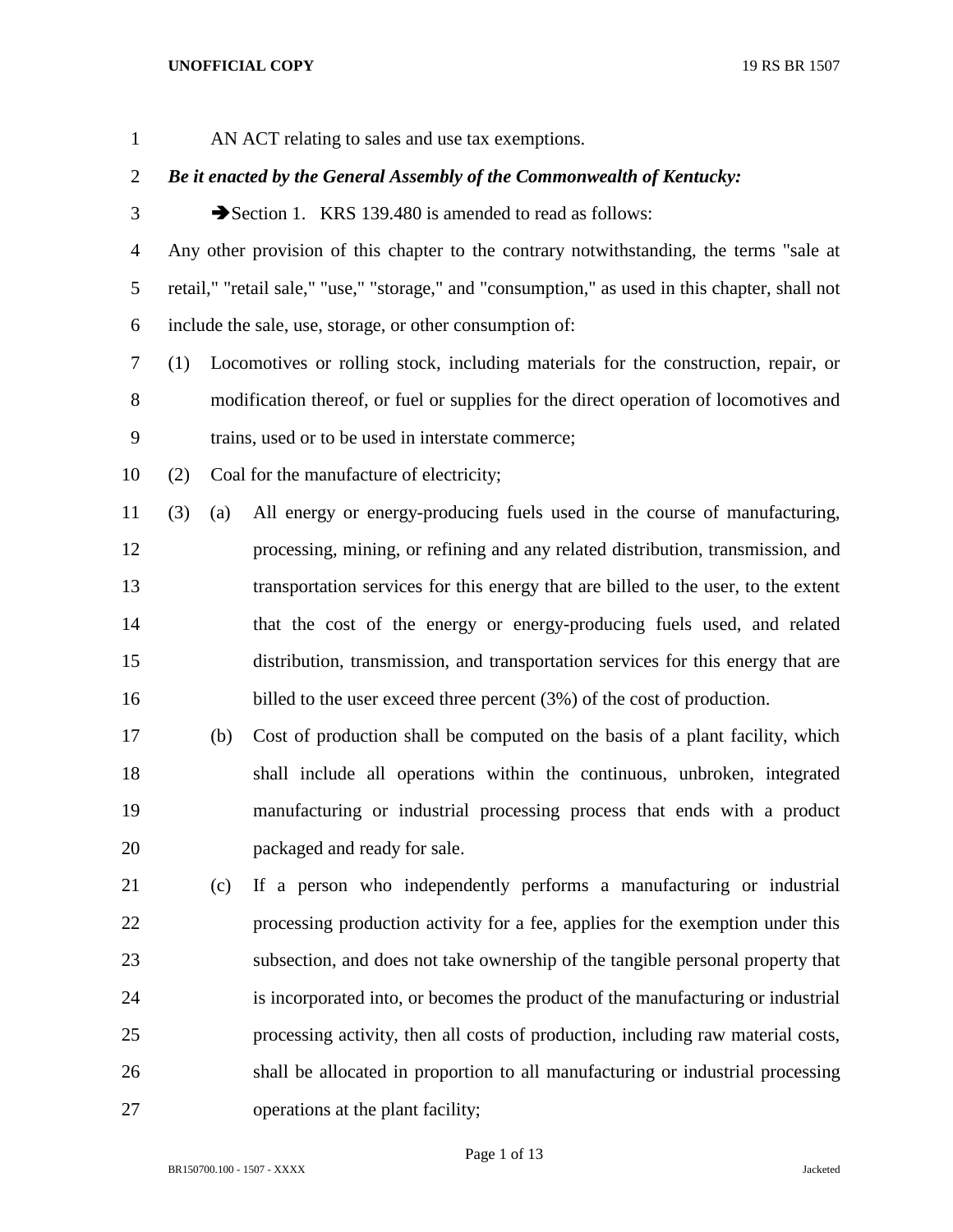- (4) Livestock of a kind the products of which ordinarily constitute food for human consumption, provided the sales are made for breeding or dairy purposes and by or to a person regularly engaged in the business of farming;
- (5) Poultry for use in breeding or egg production;
- (6) Farm work stock for use in farming operations;

 (7) Seeds, the products of which ordinarily constitute food for human consumption or are to be sold in the regular course of business, and commercial fertilizer to be applied on land, the products from which are to be used for food for human consumption or are to be sold in the regular course of business; provided such sales are made to farmers who are regularly engaged in the occupation of tilling and cultivating the soil for the production of crops as a business, or who are regularly engaged in the occupation of raising and feeding livestock or poultry or producing milk for sale; and provided further that tangible personal property so sold is to be used only by those persons designated above who are so purchasing;

 (8) Insecticides, fungicides, herbicides, rodenticides, and other farm chemicals to be used in the production of crops as a business, or in the raising and feeding of livestock or poultry, the products of which ordinarily constitute food for human consumption;

- (9) Feed, including pre-mixes and feed additives, for livestock or poultry of a kind the products of which ordinarily constitute food for human consumption;
- (10) Machinery for new and expanded industry;

(11) Farm machinery. As used in this section, the term "farm machinery":

- (a) Means machinery used exclusively and directly in the occupation of:
- 
- 24 1. Tilling the soil for the production of crops as a business;
- 2. Raising and feeding livestock or poultry for sale; or
- 3. Producing milk for sale;
- (b) Includes machinery, attachments, and replacements therefor, repair parts, and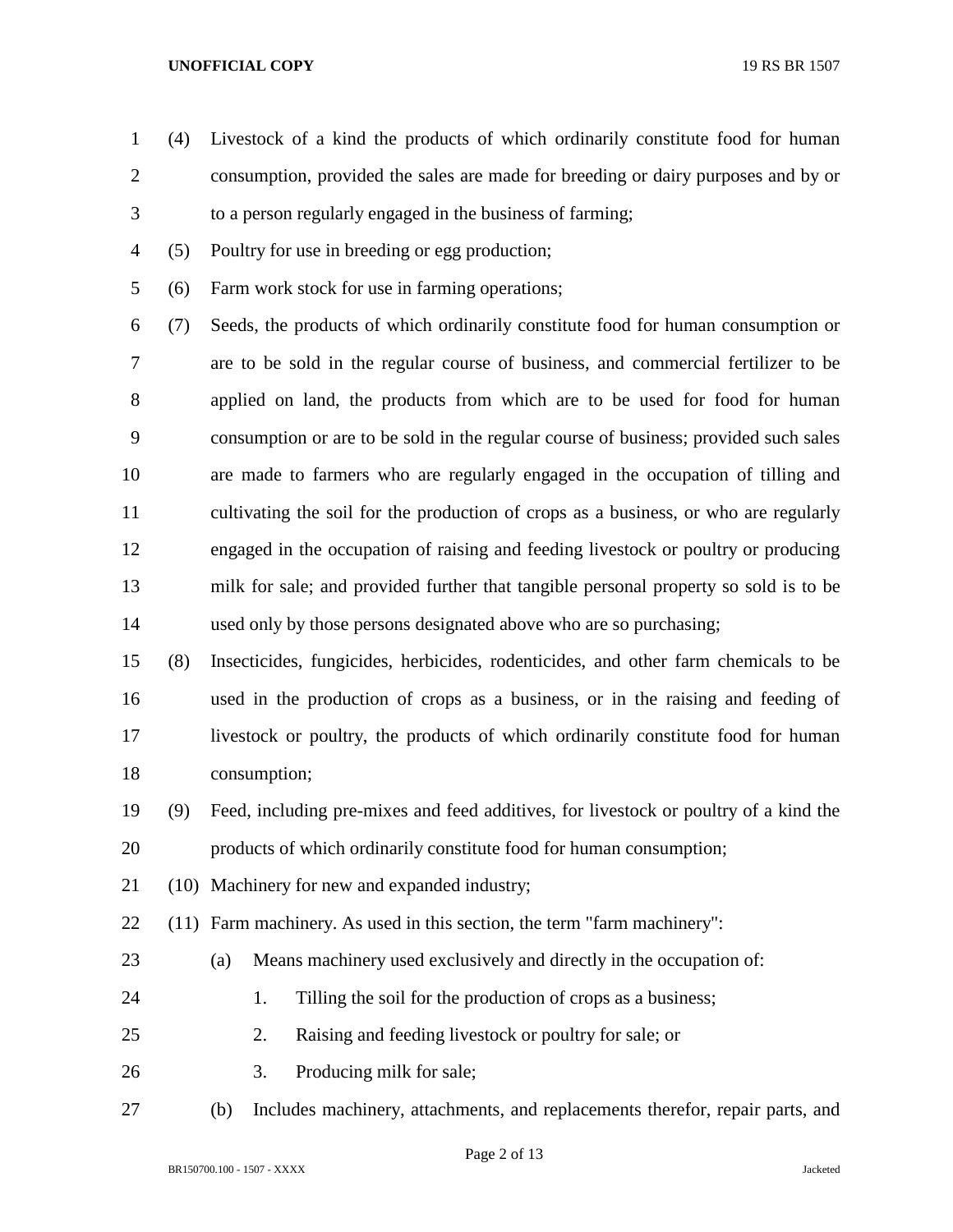| 1              | replacement parts which are used or manufactured for use on, or in the                     |
|----------------|--------------------------------------------------------------------------------------------|
| $\overline{2}$ | operation of farm machinery and which are necessary to the operation of the                |
| 3              | machinery, and are customarily so used, including but not limited to combine               |
| $\overline{4}$ | header wagons, combine header trailers, or any other implements specifically               |
| 5              | designed and used to move or transport a combine head; and                                 |
| 6              | Does not include:<br>(c)                                                                   |
| $\tau$         | 1.<br>Automobiles;                                                                         |
| 8              | 2.<br>Trucks;                                                                              |
| 9              | 3.<br>Trailers, except combine header trailers; or                                         |
| 10             | Truck-trailer combinations;<br>4.                                                          |
| 11             | (12) Tombstones and other memorial grave markers;                                          |
| 12             | (13) On-farm facilities used exclusively for grain or soybean storing, drying, processing, |
| 13             | or handling. The exemption applies to the equipment, machinery, attachments,               |
| 14             | repair and replacement parts, and any materials incorporated into the construction,        |
| 15             | renovation, or repair of the facilities;                                                   |
| 16             | (14) On-farm facilities used exclusively for raising poultry or livestock. The exemption   |
| 17             | shall apply to the equipment, machinery, attachments, repair and replacement parts,        |
| 18             | and any materials incorporated into the construction, renovation, or repair of the         |
| 19             | facilities. The exemption shall apply but not be limited to vent board equipment,          |
| 20             | waterer and feeding systems, brooding systems, ventilation systems, alarm systems,         |
| 21             | and curtain systems. In addition, the exemption shall apply whether or not the seller      |
| 22             | is under contract to deliver, assemble, and incorporate into real estate the               |
| 23             | equipment, machinery, attachments, repair and replacement parts, and any materials         |
| 24             | incorporated into the construction, renovation, or repair of the facilities;               |
| 25             | (15) Gasoline, special fuels, liquefied petroleum gas, and natural gas used exclusively    |
| 26             | and directly to:                                                                           |

- 
- (a) Operate farm machinery as defined in subsection (11) of this section;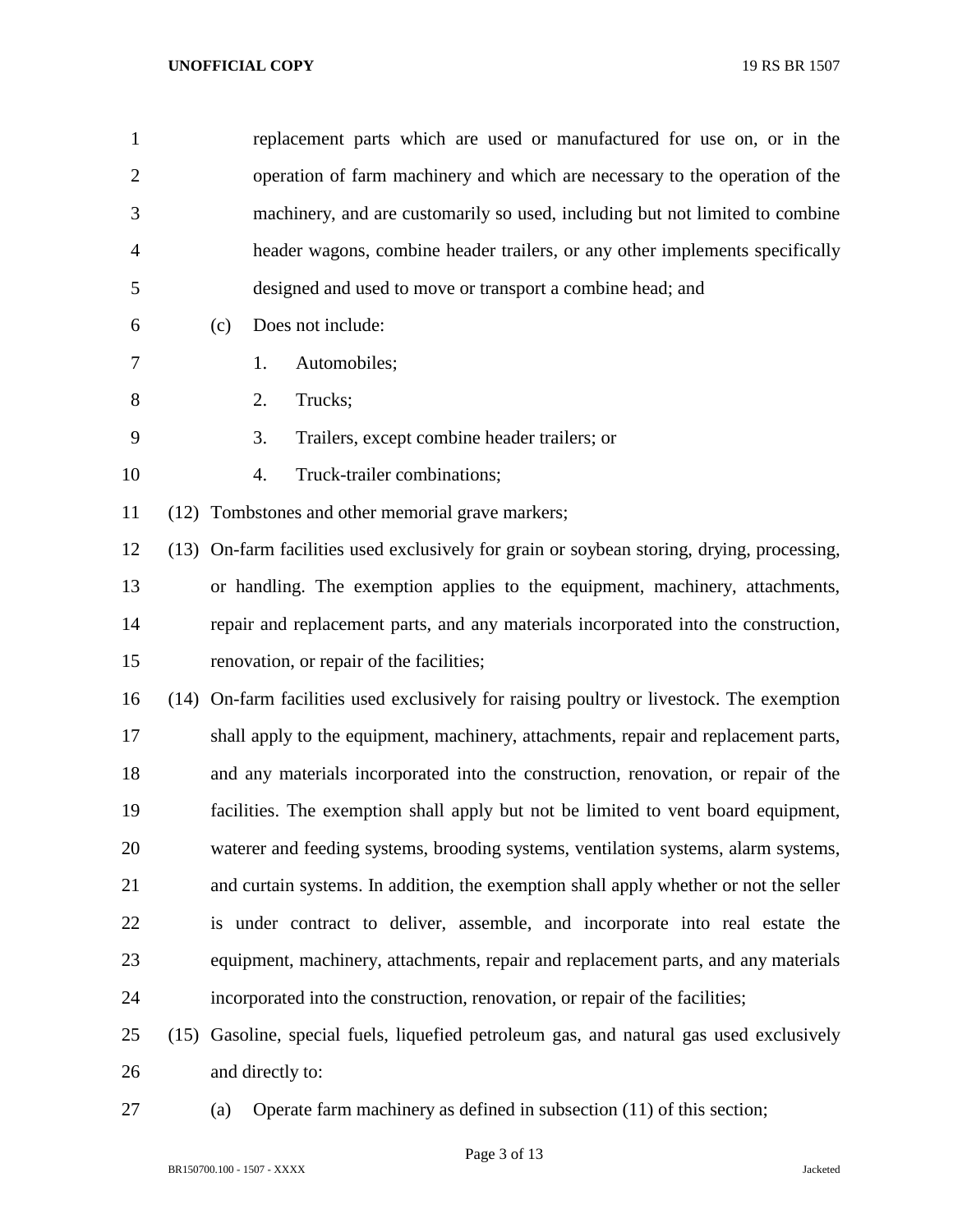- (b) Operate on-farm grain or soybean drying facilities as defined in subsection (13) of this section;
- (c) Operate on-farm poultry or livestock facilities defined in subsection (14) of this section;
- (d) Operate on-farm ratite facilities defined in subsection (23) of this section;
- (e) Operate on-farm llama or alpaca facilities as defined in subsection (25) of this section; or
- (f) Operate on-farm dairy facilities;

 (16) Textbooks, including related workbooks and other course materials, purchased for use in a course of study conducted by an institution which qualifies as a nonprofit educational institution under KRS 139.495. The term "course materials" means only those items specifically required of all students for a particular course but shall not include notebooks, paper, pencils, calculators, tape recorders, or similar student aids;

# (17) Any property which has been certified as an alcohol production facility as defined in KRS 247.910;

 (18) Aircraft, repair and replacement parts therefor, and supplies, except fuel, for the direct operation of aircraft in interstate commerce and used exclusively for the conveyance of property or passengers for hire. Nominal intrastate use shall not subject the property to the taxes imposed by this chapter;

# (19) Any property which has been certified as a fluidized bed energy production facility as defined in KRS 211.390;

- (20) (a) 1. Any property to be incorporated into the construction, rebuilding, modification, or expansion of a blast furnace or any of its components or appurtenant equipment or structures as part of an approved supplemental project, as defined by KRS 154.26-010; and
- 

2. Materials, supplies, and repair or replacement parts purchased for use in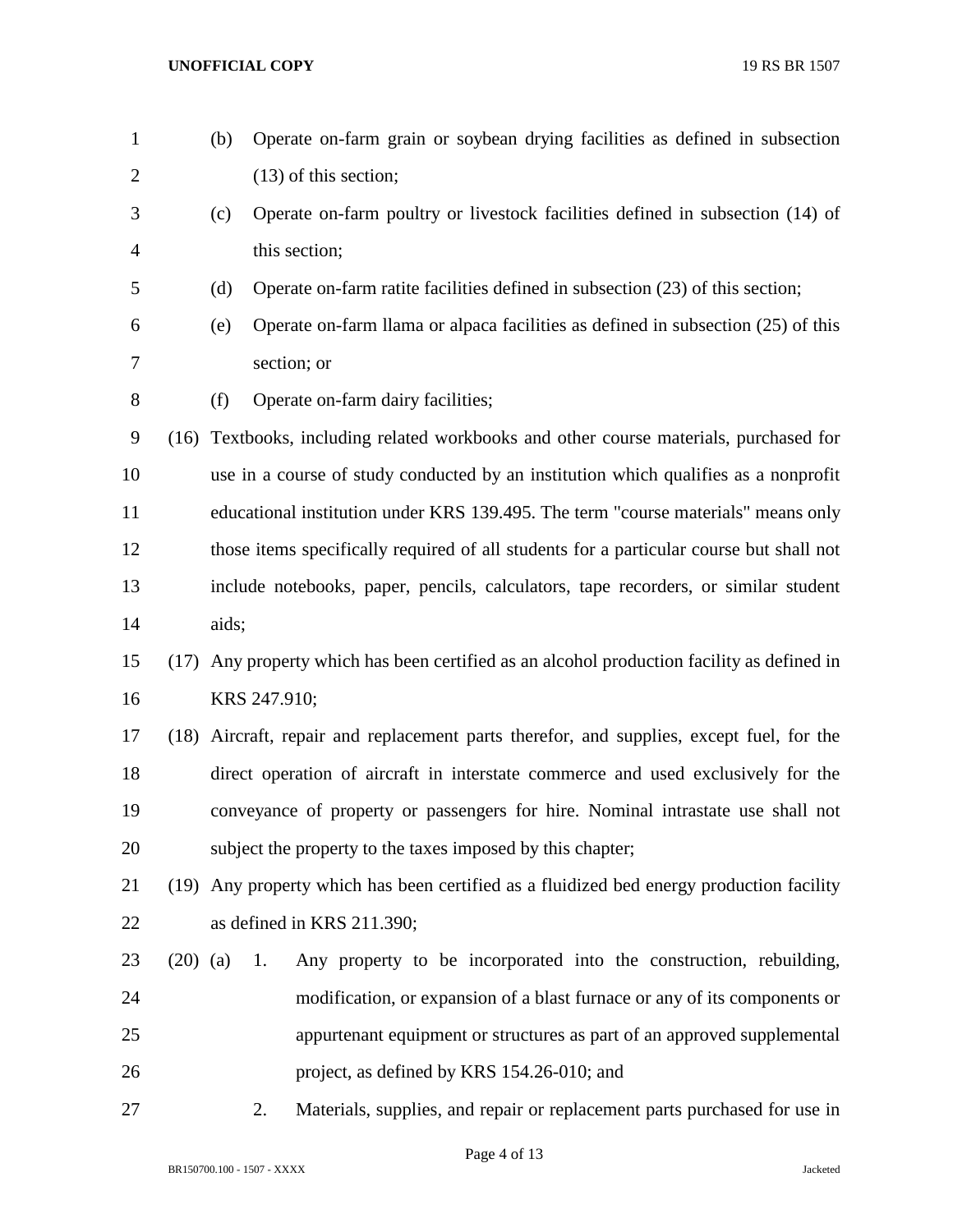| $\mathbf{1}$   |      |     | the operation and maintenance of a blast furnace and related carbon                     |
|----------------|------|-----|-----------------------------------------------------------------------------------------|
| $\overline{2}$ |      |     | steel-making operations as part of an approved supplemental project, as                 |
| 3              |      |     | defined by KRS 154.26-010.                                                              |
| 4              |      | (b) | The exemptions provided in this subsection shall be effective for sales made:           |
| 5              |      |     | On and after July 1, 2018; and<br>1.                                                    |
| 6              |      |     | 2.<br>During the term of a supplemental project agreement entered into                  |
| 7              |      |     | pursuant to KRS 154.26-090;                                                             |
| 8              |      |     | (21) Beginning on October 1, 1986, food or food products purchased for human            |
| 9              |      |     | consumption with food coupons issued by the United States Department of                 |
| 10             |      |     | Agriculture pursuant to the Food Stamp Act of 1977, as amended, and required to         |
| 11             |      |     | be exempted by the Food Security Act of 1985 in order for the Commonwealth to           |
| 12             |      |     | continue participation in the federal food stamp program;                               |
| 13             | (22) |     | Machinery or equipment purchased or leased by a business, industry, or                  |
| 14             |      |     | organization in order to collect, source separate, compress, bale, shred, or otherwise  |
| 15             |      |     | handle waste materials if the machinery or equipment is primarily used for recycling    |
| 16             |      |     | purposes;                                                                               |
| 17             |      |     | (23) Ratite birds and eggs to be used in an agricultural pursuit for the breeding and   |
| 18             |      |     | production of ratite birds, feathers, hides, breeding stock, eggs, meat, and ratite by- |
| 19             |      |     | products, and the following items used in this agricultural pursuit:                    |
| 20             |      | (a) | Feed and feed additives;                                                                |
| 21             |      | (b) | Insecticides, fungicides, herbicides, rodenticides, and other farm chemicals;           |
| 22             |      | (c) | On-farm facilities, including equipment, machinery, attachments, repair and             |
| 23             |      |     | replacement parts, and any materials incorporated into the construction,                |
| 24             |      |     | renovation, or repair of the facilities. The exemption shall apply to incubation        |
| 25             |      |     | systems, egg processing equipment, waterer and feeding systems, brooding                |
| 26             |      |     | systems, ventilation systems, alarm systems, and curtain systems. In addition,          |
| 27             |      |     | the exemption shall apply whether or not the seller is under contract to deliver,       |

Page 5 of 13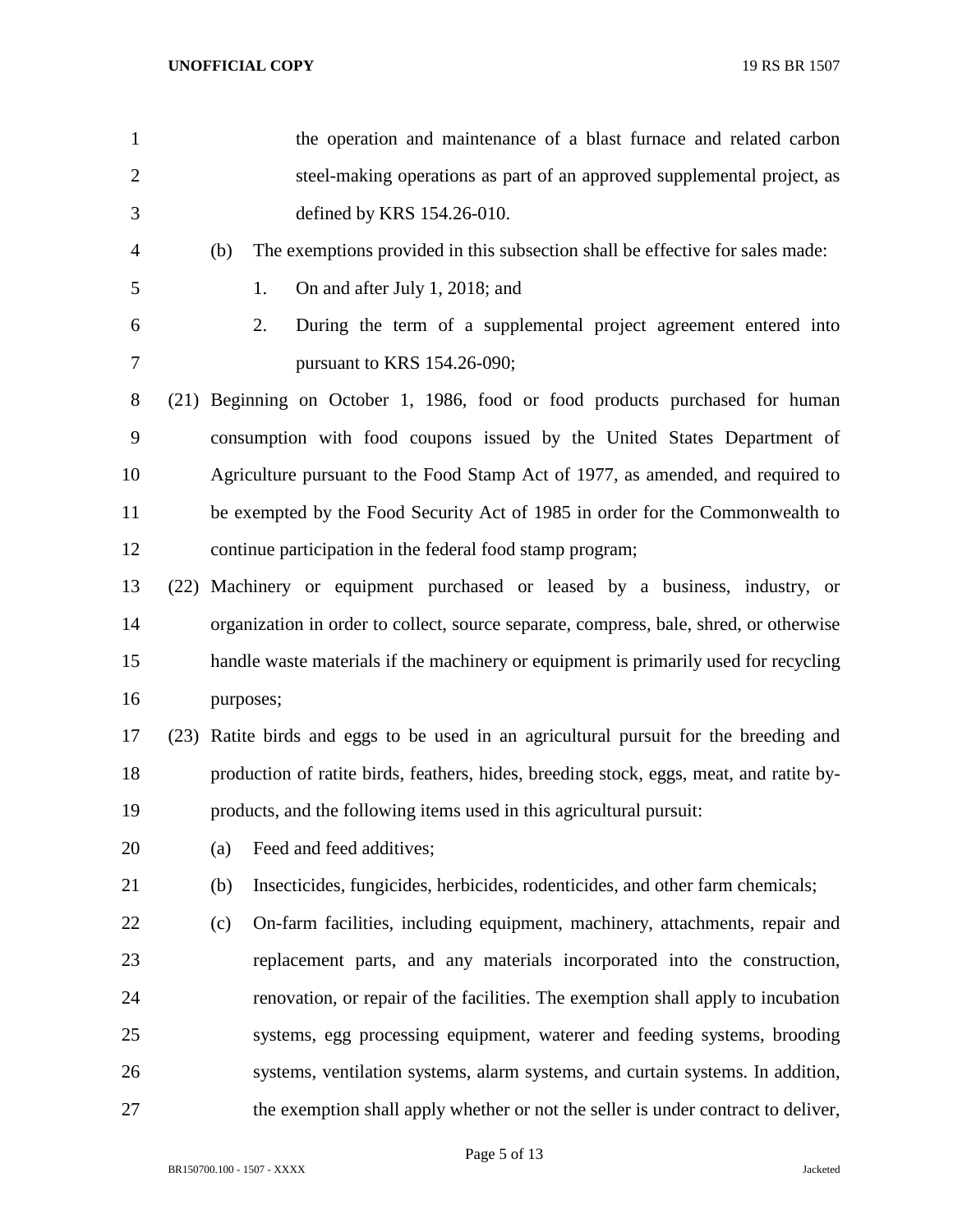| $\mathbf{1}$   |     | assemble, and incorporate into real estate the equipment, machinery,                      |
|----------------|-----|-------------------------------------------------------------------------------------------|
| $\overline{2}$ |     | attachments, repair and replacement parts, and any materials incorporated into            |
| 3              |     | the construction, renovation, or repair of the facilities;                                |
| 4              |     | (24) Embryos and semen that are used in the reproduction of livestock, if the products of |
| 5              |     | these embryos and semen ordinarily constitute food for human consumption, and if          |
| 6              |     | the sale is made to a person engaged in the business of farming;                          |
| 7              |     | (25) Llamas and alpacas to be used as beasts of burden or in an agricultural pursuit for  |
| 8              |     | the breeding and production of hides, breeding stock, fiber and wool products, meat,      |
| 9              |     | and llama and alpaca by-products, and the following items used in this pursuit:           |
| 10             | (a) | Feed and feed additives;                                                                  |
| 11             | (b) | Insecticides, fungicides, herbicides, rodenticides, and other farm chemicals;             |
| 12             |     | and                                                                                       |
| 13             | (c) | On-farm facilities, including equipment, machinery, attachments, repair and               |
| 14             |     | replacement parts, and any materials incorporated into the construction,                  |
| 15             |     | renovation, or repair of the facilities. The exemption shall apply to waterer             |
| 16             |     | and feeding systems, ventilation systems, and alarm systems. In addition, the             |
| 17             |     | exemption shall apply whether or not the seller is under contract to deliver,             |
| 18             |     | assemble, and incorporate into real estate the equipment, machinery,                      |
| 19             |     | attachments, repair and replacement parts, and any materials incorporated into            |
| 20             |     | the construction, renovation, or repair of the facilities;                                |
| 21             |     | (26) Baling twine and baling wire for the baling of hay and straw;                        |
| 22             |     | (27) Water sold to a person regularly engaged in the business of farming and used in the: |
| 23             | (a) | Production of crops;                                                                      |
| 24             | (b) | Production of milk for sale; or                                                           |
| 25             | (c) | Raising and feeding of:                                                                   |
| 26             |     | Livestock or poultry, the products of which ordinarily constitute food for<br>1.          |
| 27             |     | human consumption; or                                                                     |

Page 6 of 13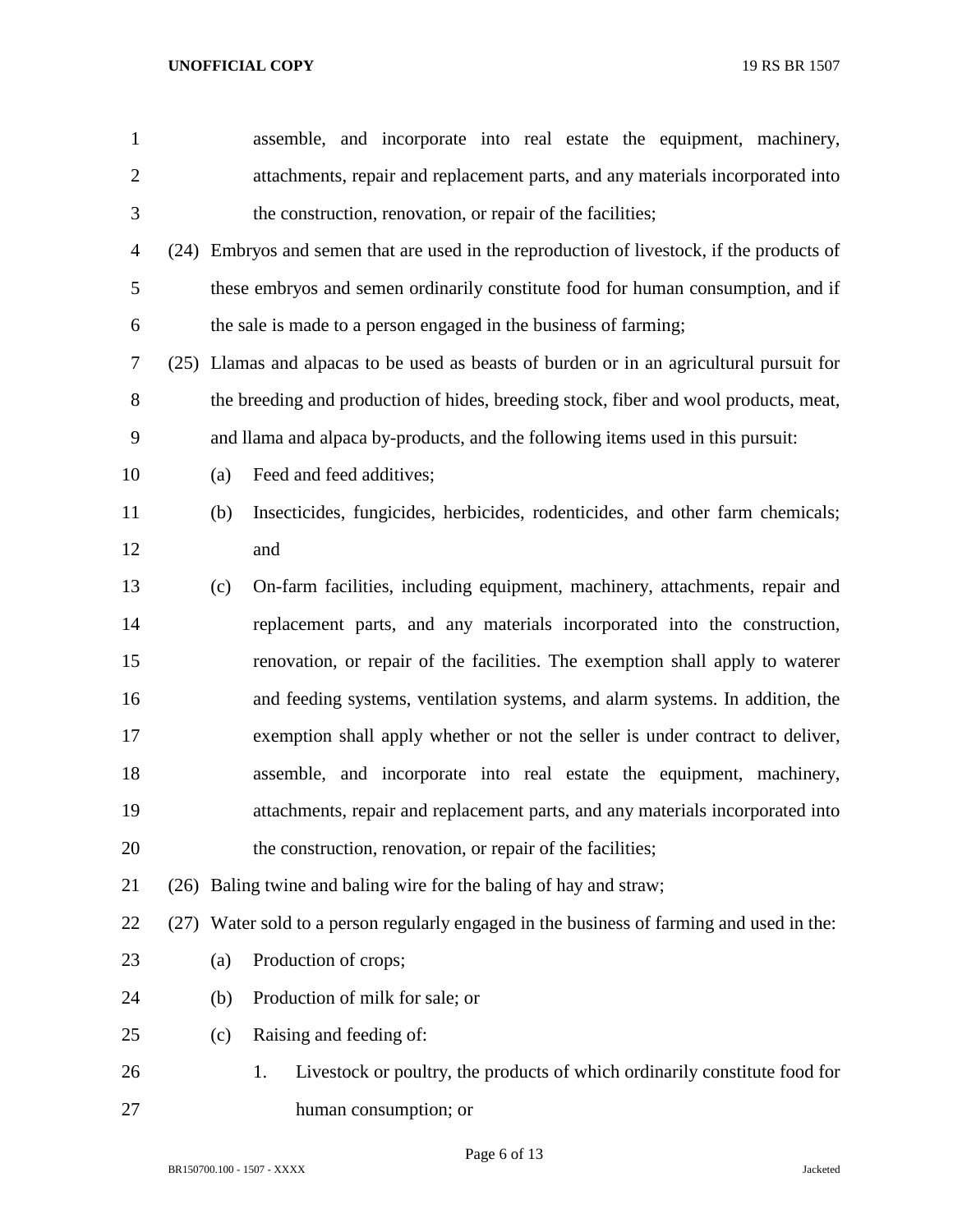| $\mathbf{1}$   |     | 2.<br>Ratites, Ilamas, alpacas, buffalo, cervids or aquatic organisms;                 |
|----------------|-----|----------------------------------------------------------------------------------------|
| $\overline{2}$ |     | (28) Buffalos to be used as beasts of burden or in an agricultural pursuit for the     |
| 3              |     | production of hides, breeding stock, meat, and buffalo by-products, and the            |
| $\overline{4}$ |     | following items used in this pursuit:                                                  |
| 5              | (a) | Feed and feed additives;                                                               |
| 6              | (b) | Insecticides, fungicides, herbicides, rodenticides, and other farm chemicals;          |
| 7              | (c) | On-farm facilities, including equipment, machinery, attachments, repair and            |
| 8              |     | replacement parts, and any materials incorporated into the construction,               |
| 9              |     | renovation, or repair of the facilities. The exemption shall apply to waterer          |
| 10             |     | and feeding systems, ventilation systems, and alarm systems. In addition, the          |
| 11             |     | exemption shall apply whether or not the seller is under contract to deliver,          |
| 12             |     | assemble, and incorporate into real estate the equipment, machinery,                   |
| 13             |     | attachments, repair and replacement parts, and any materials incorporated into         |
| 14             |     | the construction, renovation, or repair of the facilities;                             |
| 15             |     | (29) Aquatic organisms sold directly to or raised by a person regularly engaged in the |
| 16             |     | business of producing products of aquaculture, as defined in KRS 260.960, for sale,    |
| 17             |     | and the following items used in this pursuit:                                          |
| 18             | (a) | Feed and feed additives;                                                               |
| 19             | (b) | Water;                                                                                 |
| 20             | (c) | Insecticides, fungicides, herbicides, rodenticides, and other farm chemicals;          |
| 21             |     | and                                                                                    |
| 22             | (d) | On-farm facilities, including equipment, machinery, attachments, repair and            |
| 23             |     | replacement parts, and any materials incorporated into the construction,               |
| 24             |     | renovation, or repair of the facilities and, any gasoline, special fuels, liquefied    |
| 25             |     | petroleum gas, or natural gas used to operate the facilities. The exemption            |
| 26             |     | shall apply, but not be limited to: waterer and feeding systems; ventilation,          |
| 27             |     | aeration, and heating systems; processing and storage systems; production              |

Page 7 of 13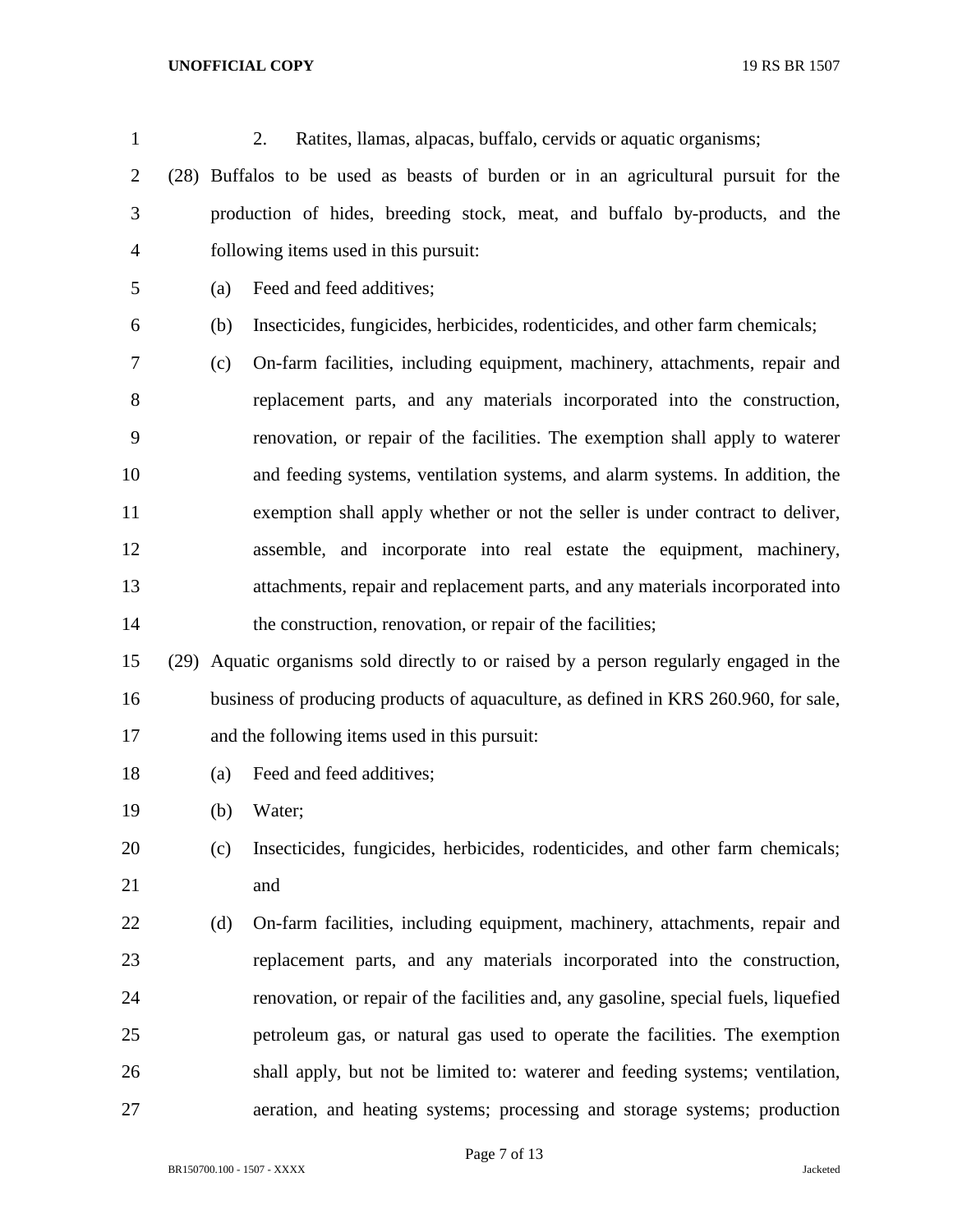systems such as ponds, tanks, and raceways; harvest and transport equipment and systems; and alarm systems. In addition, the exemption shall apply whether or not the seller is under contract to deliver, assemble, and incorporate into real estate the equipment, machinery, attachments, repair and replacement parts, and any materials incorporated into the construction, renovation, or repair of the facilities;

 (30) Members of the genus cervidae permitted by KRS Chapter 150 that are used for the production of hides, breeding stock, meat, and cervid by-products, and the following items used in this pursuit:

(a) Feed and feed additives;

(b) Insecticides, fungicides, herbicides, rodenticides, and other chemicals; and

- (c) On-site facilities, including equipment, machinery, attachments, repair and replacement parts, and any materials incorporated into the construction, renovation, or repair of the facilities. In addition, the exemption shall apply whether or not the seller is under contract to deliver, assemble, and incorporate into real estate the equipment, machinery, attachments, repair and replacement parts, and any materials incorporated into the construction, renovation, or repair of the facilities;
- (31) (a) Repair or replacement parts for the direct operation or maintenance of a motor vehicle, including any towed unit, used exclusively in interstate commerce for the conveyance of property or passengers for hire, provided the motor vehicle is licensed for use on the highway and its declared gross vehicle weight with any towed unit is forty-four thousand and one (44,001) pounds or greater. Nominal intrastate use shall not subject the property to the taxes imposed by 25 this chapter;
- (b) Repair or replacement parts for the direct operation and maintenance of a motor vehicle operating under a charter bus certificate issued by the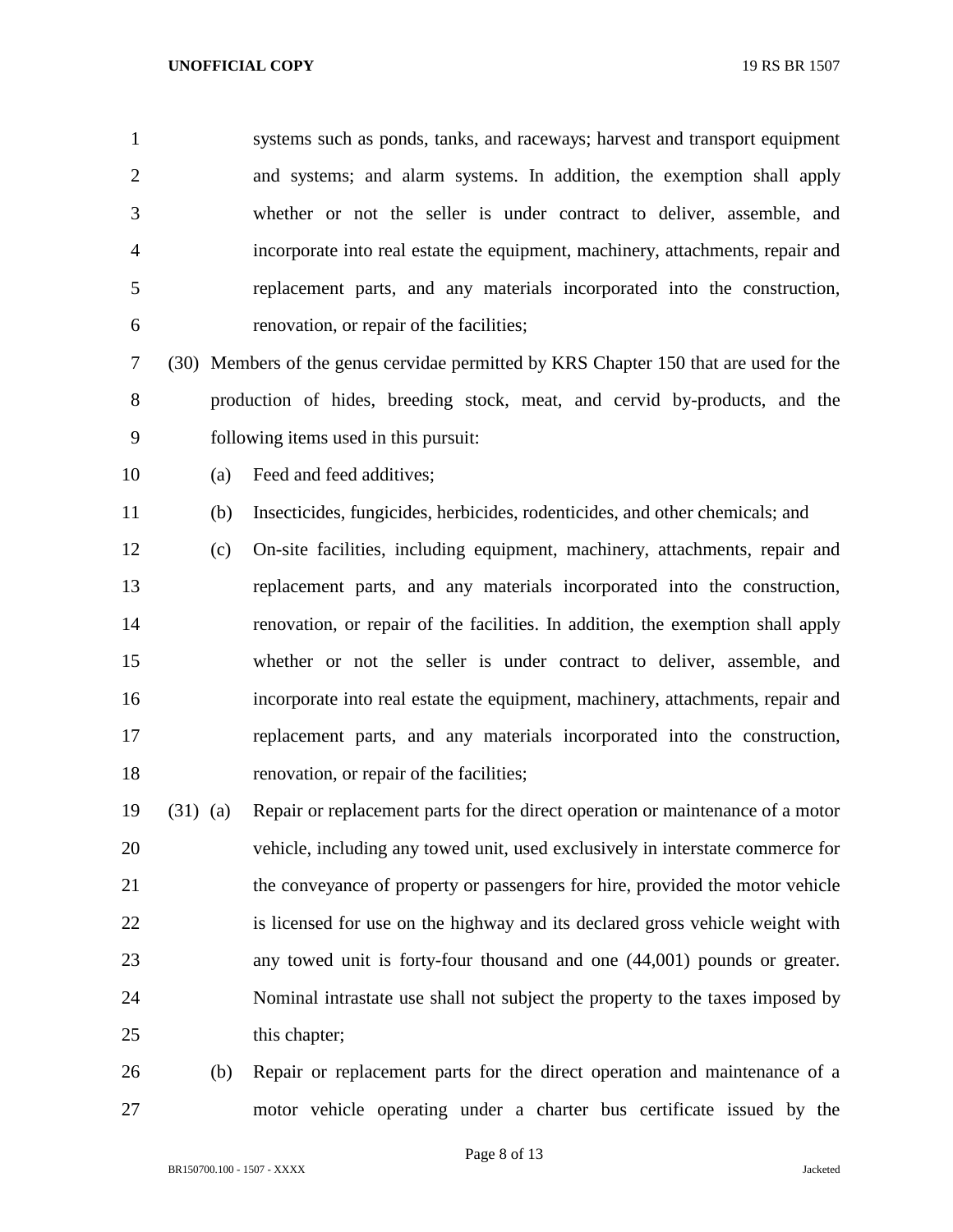| $\mathbf{1}$   |              | Transportation Cabinet under KRS Chapter 281, or under similar authority                 |
|----------------|--------------|------------------------------------------------------------------------------------------|
| $\overline{2}$ |              | granted by the United States Department of Transportation; and                           |
| 3              | (c)          | For the purposes of this subsection, "repair or replacement parts" means tires,          |
| 4              |              | brakes, engines, transmissions, drive trains, chassis, body parts, and their             |
| 5              |              | components. "Repair or replacement parts" shall not include fuel, machine                |
| 6              |              | oils, hydraulic fluid, brake fluid, grease, supplies, or accessories not essential       |
| 7              |              | to the operation of the motor vehicle itself, except when sold as part of the            |
| 8              |              | assembled unit, such as cigarette lighters, radios, lighting fixtures not                |
| 9              |              | otherwise required by the manufacturer for operation of the vehicle, or tool or          |
| 10             |              | utility boxes; [ and]                                                                    |
| 11             |              | (32) Food donated by a retail food establishment or any other entity regulated under KRS |
| 12             |              | 217.127 to a nonprofit organization for distribution to the needy; and                   |
| 13             | $(33)$ $(a)$ | Tangible personal property sold to or purchased by a person on or after July             |
| 14             |              | 1, 2019, and before July 1, 2023, who is under contract to incorporate that              |
| 15             |              | <i>tangible personal property into a structure or improvement to real estate, if:</i>    |
| 16             |              | The tangible personal property will enter into and become a<br>1.                        |
| 17             |              | <i>permanent part of the structure or real estate; and</i>                               |
| 18             |              | The tangible personal property will be used to fulfill the terms of a<br><u>2.</u>       |
| 19             |              | contract with:                                                                           |
| 20             |              | A federal, state, or local governmental entity that is exempt from<br>а.                 |
| 21             |              | tax on the purchase of tangible personal property for use in its                         |
| 22             |              | governmental function under KRS 139.470(1) or (6); or                                    |
| 23             |              | resident, nonprofit educational, charitable, or religious<br>b.<br>A                     |
| 24             |              | institution, or a resident, disregarded single-member limited                            |
| 25             |              | liability company, that is exempt from tax on the purchase of                            |
| 26             |              | tangible personal property for use in its educational, charitable,                       |
| 27             |              | or religious function under KRS 139.495.                                                 |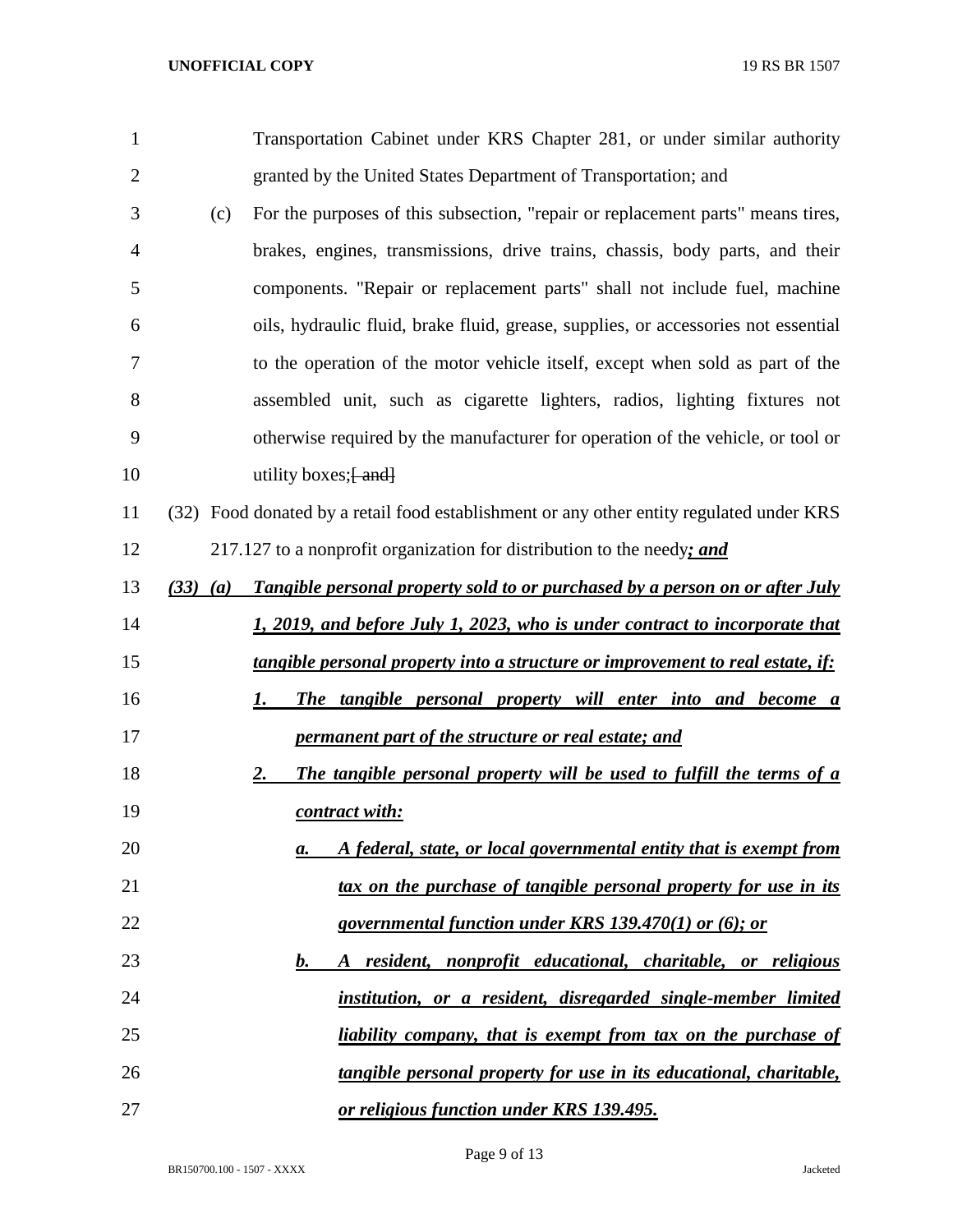| 1              |     | (b) | On or before October 1, 2020, and on or before each October 1 thereafter as            |
|----------------|-----|-----|----------------------------------------------------------------------------------------|
| $\overline{2}$ |     |     | long as the exemption applies, the department shall report to the Interim              |
| 3              |     |     | Joint Committee on Appropriations and Revenue the total amount of tax                  |
| $\overline{4}$ |     |     | exemption that has been claimed for the immediately preceding fiscal year              |
| 5              |     |     | and the total cumulative amount of the exemption claimed.                              |
| 6              |     |     | Section 2. KRS 131.190 is amended to read as follows:                                  |
| 7              | (1) |     | No present or former commissioner or employee of the department, present or            |
| 8              |     |     | former member of a county board of assessment appeals, present or former property      |
| 9              |     |     | valuation administrator or employee, present or former secretary or employee of the    |
| 10             |     |     | Finance and Administration Cabinet, former secretary or employee of the Revenue        |
| 11             |     |     | Cabinet, or any other person, shall intentionally and without authorization inspect or |
| 12             |     |     | divulge any information acquired by him of the affairs of any person, or information   |
| 13             |     |     | regarding the tax schedules, returns, or reports required to be filed with the         |
| 14             |     |     | department or other proper officer, or any information produced by a hearing or        |
| 15             |     |     | investigation, insofar as the information may have to do with the affairs of the       |
| 16             |     |     | person's business.                                                                     |
| 17             | (2) |     | The prohibition established by subsection (1) of this section shall not extend to:     |
| 18             |     | (a) | Information required in prosecutions for making false reports or returns of            |
| 19             |     |     | property for taxation, or any other infraction of the tax laws;                        |
| 20             |     | (b) | Any matter properly entered upon any assessment record, or in any way made             |
| 21             |     |     | a matter of public record;                                                             |
| 22             |     | (c) | Furnishing any taxpayer or his properly authorized agent with information              |
| 23             |     |     | respecting his own return;                                                             |
| 24             |     | (d) | Testimony provided by the commissioner or any employee of the department               |
| 25             |     |     | in any court, or the introduction as evidence of returns or reports filed with the     |
| 26             |     |     | department, in an action for violation of state or federal tax laws or in any          |
| 27             |     |     | action challenging state or federal tax laws;                                          |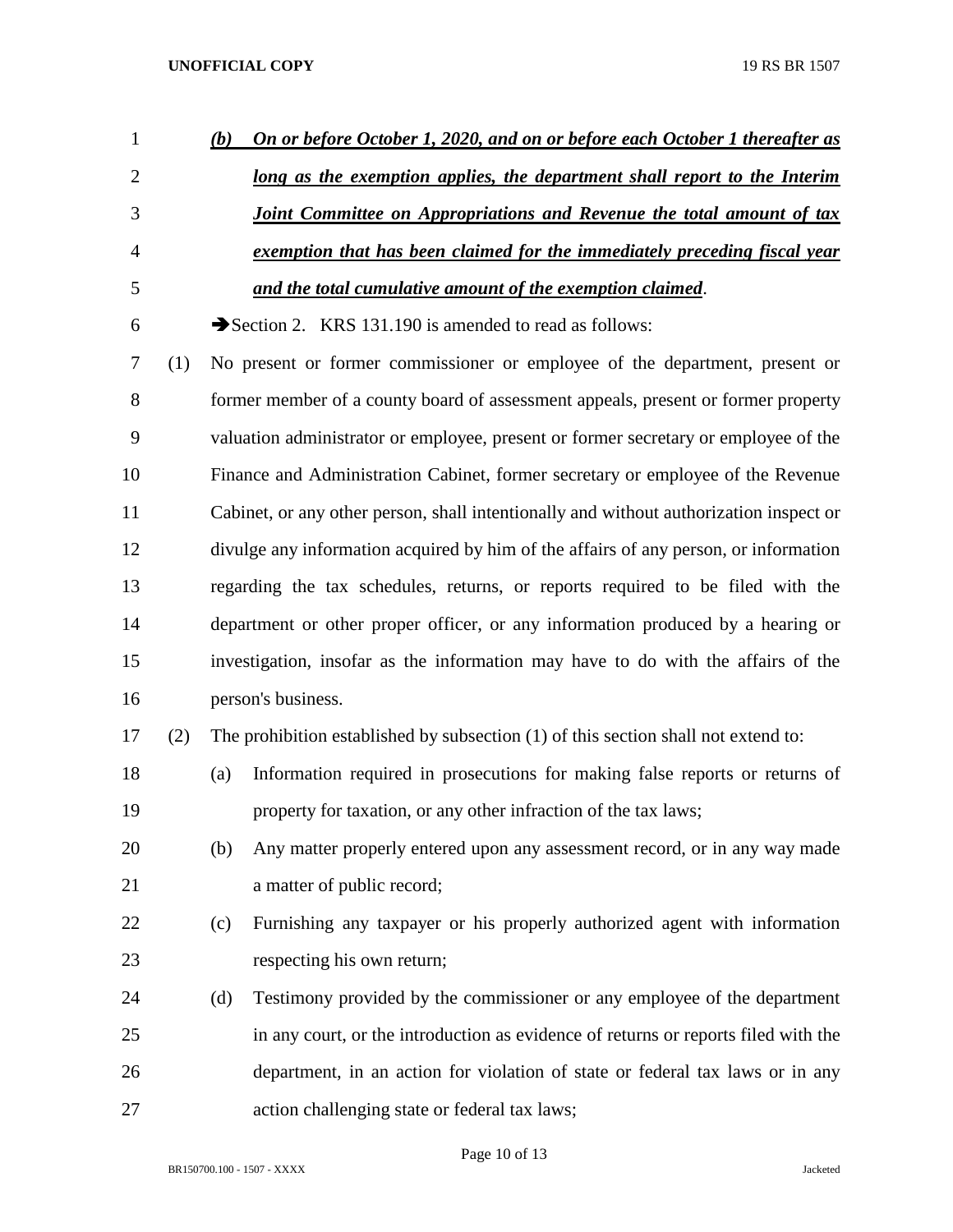(e) Providing an owner of unmined coal, oil or gas reserves, and other mineral or energy resources assessed under KRS 132.820, or owners of surface land under which the unmined minerals lie, factual information about the owner's property derived from third-party returns filed for that owner's property, under the provisions of KRS 132.820, that is used to determine the owner's assessment. This information shall be provided to the owner on a confidential basis, and the owner shall be subject to the penalties provided in KRS 131.990(2). The third-party filer shall be given prior notice of any disclosure of information to the owner that was provided by the third-party filer;

- (f) Providing to a third-party purchaser pursuant to an order entered in a foreclosure action filed in a court of competent jurisdiction, factual information related to the owner or lessee of coal, oil, gas reserves, or any other mineral resources assessed under KRS 132.820. The department may promulgate an administrative regulation establishing a fee schedule for the provision of the information described in this paragraph. Any fee imposed shall not exceed the greater of the actual cost of providing the information or ten dollars (\$10);
- (g) Providing information to a licensing agency, the Transportation Cabinet, or 19 the Kentucky Supreme Court under KRS 131.1817;
- (h) Statistics of gasoline and special fuels gallonage reported to the department under KRS 138.210 to 138.448;
- (i) Providing any utility gross receipts license tax return information that is necessary to administer the provisions of KRS 160.613 to 160.617 to applicable school districts on a confidential basis; or
- (j) Providing information to the Legislative Research Commission under:
- *1. Section of this Act for purposes of the sales and use tax exemption for contractors;*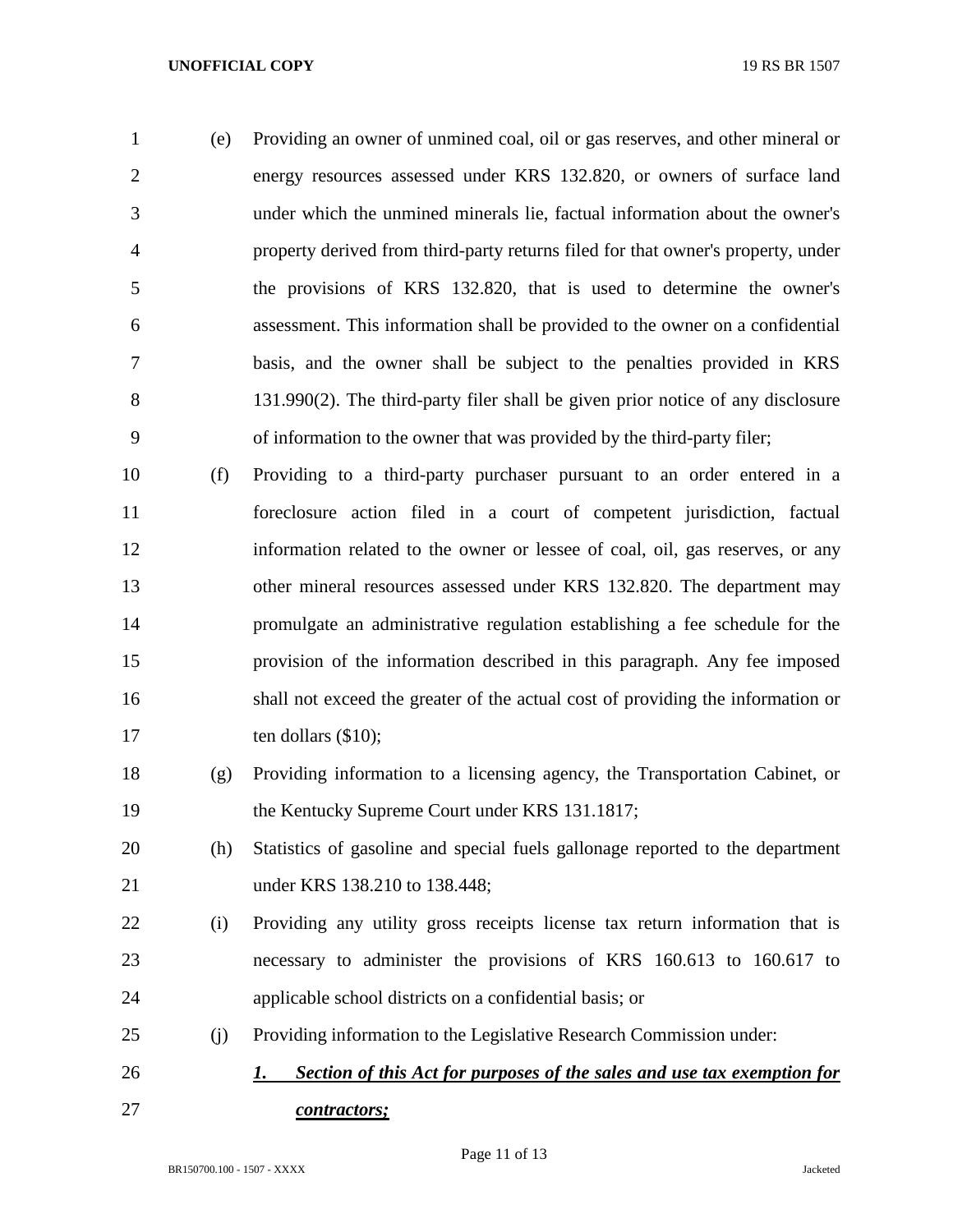| $\mathbf{1}$   |     | $2.1$ , KRS 139.519 for purposes of the sales and use tax refund on building            |
|----------------|-----|-----------------------------------------------------------------------------------------|
| $\overline{2}$ |     | materials used for disaster recovery;                                                   |
| 3              |     | <b>KRS</b> 141.068 for purposes of the Kentucky investment fund;<br><u>3.</u>           |
| 4              |     | <b>KRS</b> 141.389 for purposes of the distilled spirits credit;<br>4.                  |
| 5              |     | <u>KRS 141.396 for purposes of the angel investor tax credit;</u><br><u>5.</u>          |
| 6              |     | <b>KRS</b> 141.408 for purposes of the inventory credit;<br>6.                          |
| 7              |     | <b>7.</b> [2.] KRS 141.436 for purposes of the energy efficiency products credits;      |
| 8              |     | 8. [3.] KRS 141.437 for purposes of the ENERGY STAR home and the                        |
| 9              |     | <b>ENERGY STAR manufactured home credits;</b>                                           |
| 10             |     | <b>9.</b> [4.] KRS 148.544 for purposes of the film industry incentives; and            |
| 11             |     | KRS 154.26-095 for purposes of the Kentucky industrial<br>$10.5 +$                      |
| 12             |     | revitalization tax credits and the job assessment fees <sup>-1</sup>                    |
| 13             |     | KRS 141.068 for purposes of the Kentucky investment fund;<br>6.                         |
| 14             |     | KRS 141.396 for purposes of the angel investor tax credit;<br>$7-$                      |
| 15             |     | KRS 141.389 for purposes of the distilled spirits credit; and<br>$8-$                   |
| 16             |     | KRS 141.408 for purposes of the inventory credit].<br><u>9.</u>                         |
| 17             | (3) | The commissioner shall make available any information for official use only and on      |
| 18             |     | a confidential basis to the proper officer, agency, board or commission of this state,  |
| 19             |     | any Kentucky county, any Kentucky city, any other state, or the federal government,     |
| 20             |     | under reciprocal agreements whereby the department shall receive similar or useful      |
| 21             |     | information in return.                                                                  |
| 22             | (4) | Access to and inspection of information received from the Internal Revenue Service      |
| 23             |     | is for department use only, and is restricted to tax administration purposes.           |
| 24             |     | Information received from the Internal Revenue Service shall not be made available      |
| 25             |     | to any other agency of state government, or any county, city, or other state, and shall |
| 26             |     | not be inspected intentionally and without authorization by any present secretary or    |
| 27             |     | employee of the Finance and Administration Cabinet, commissioner or employee of         |

Page 12 of 13